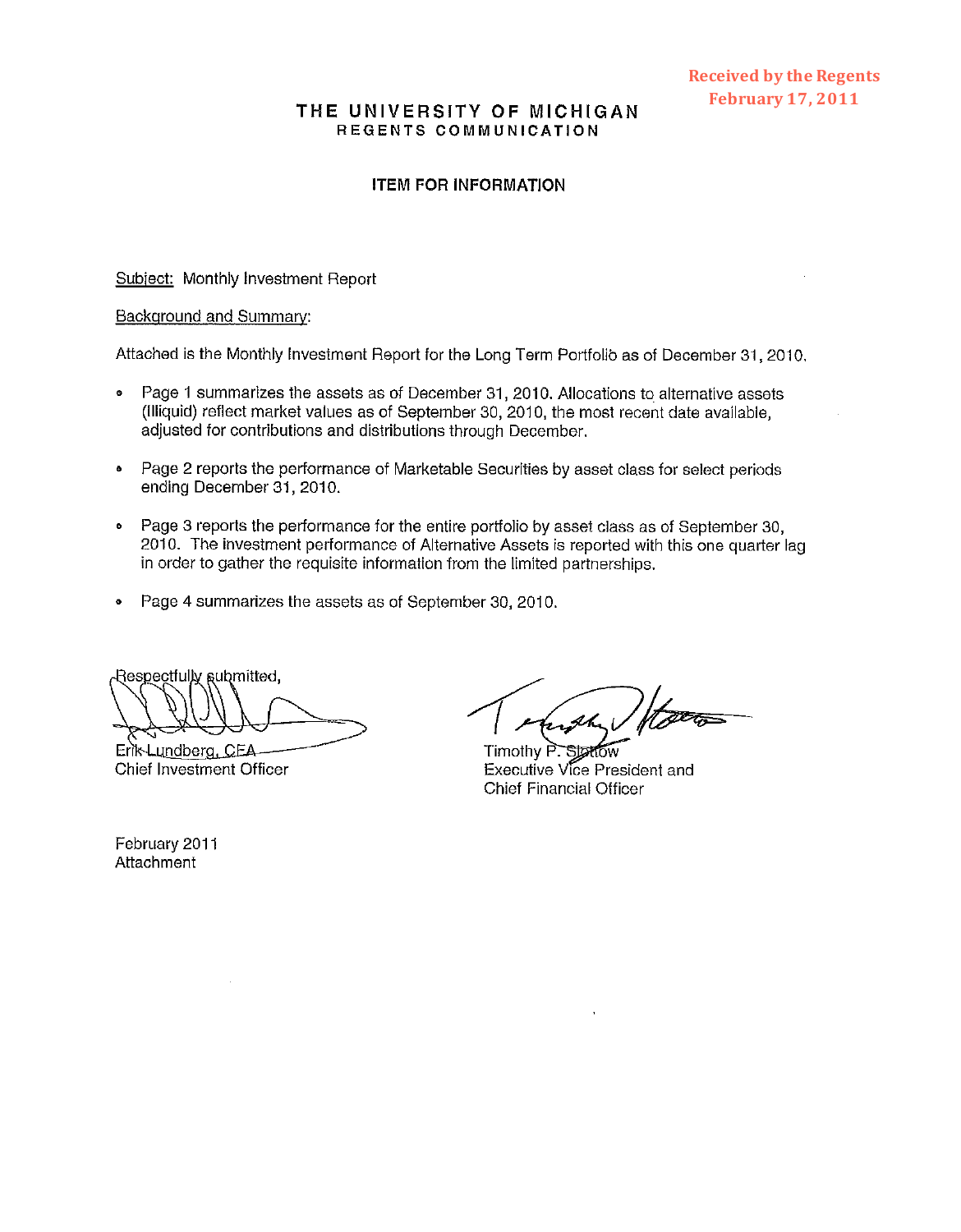### **LONG TERM PORTFOLIO Asset** Ailoeation **As of December 31,201 0**

| <b>MARKETABLE SECURITIES</b>       | Market Value<br>in millions | Allocation |
|------------------------------------|-----------------------------|------------|
| Equities                           | \$1,866.4                   | 25.5%      |
| Fixed Income                       | 620.2                       | 8.5        |
| Cash                               | 164.3                       | 2.2        |
| <b>Total Traditional Assets</b>    | \$2.650.9                   | 36.2%      |
| Absolute Return                    | 1.366.3                     | 18.7       |
| <b>TOTAL MARKETABLE SECURITIES</b> | 4.017.2<br>\$               | 54.9%      |

| ALTERNATIVE ASSETS (Illiquid) <sup>(a)</sup> | Market Value<br>in millions | <b>Allocation</b> |
|----------------------------------------------|-----------------------------|-------------------|
| <b>Venture Capital</b>                       | S<br>646.1                  | 8.8%              |
| <b>Private Equity</b>                        | 1,089.1                     | 14.9              |
| <b>Real Estate</b>                           | 887.7                       | 12.1              |
| Energy                                       | 683.6                       | 9.3               |
| <b>TOTAL ALTERNATIVE ASSETS (Illiquid)</b>   | \$3,306.5                   | 45.1%             |
| TOTAL LONG TERM PORTFOLIO                    | \$7,323.7                   | 100.0%            |

Note: Subtotals may not add due to rounding.

 $\bar{z}$ 

(a) Allocations to Alternative Assets (Illiquid) reflect market values as of September 30, 2010, the most recent date available, adjusted for contributions and distributions through December.

 $\prime$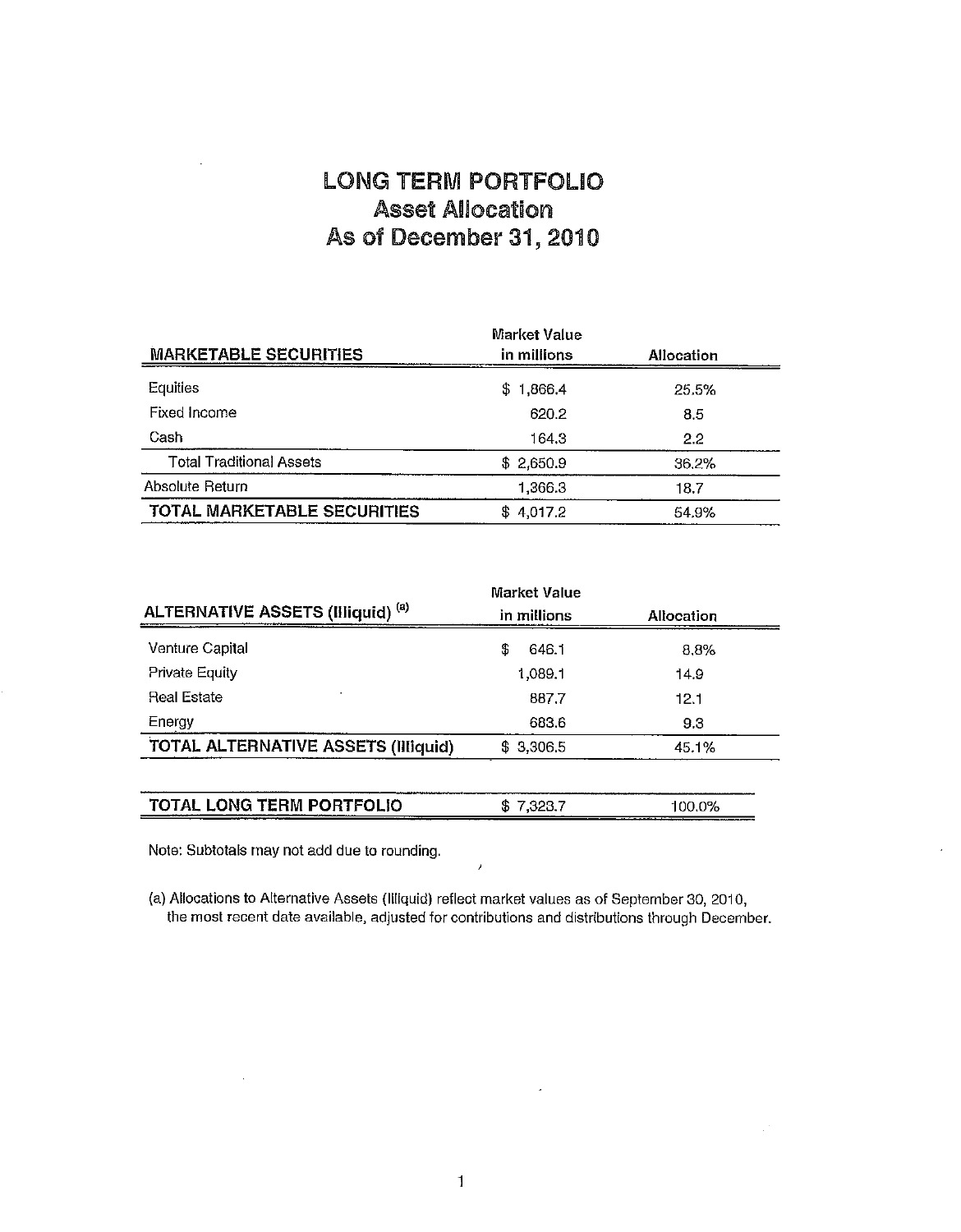## LONG TERM PORTFOLIO **Performance Marketable Securities Only (a) As of December 31,201 0**

|                                               | <b>Market Value</b> |          | <b>Return in Percent</b> |              |
|-----------------------------------------------|---------------------|----------|--------------------------|--------------|
| <b>MARKETABLE SECURITIES</b>                  | in millions         | 3 Months | - Fiscal YTD             | Calendar YTD |
| TOTAL MARKETABLE SECURITIES <sup>(a)</sup>    | \$4,017.2           | 4.95     | 14.23                    | 13.30        |
| Custom Benchmark for Marketable Securities    |                     | 5.43     | 15.64                    | 11.53        |
| Blended Index - 80% Equities/20% Fixed Income |                     | 7.53     | 19,48                    | 12.85        |
| Equities                                      | \$<br>1.866.4       | 8.20     | 22.41                    | 14.68        |
| Russell 3000/Citigroup BMI EX US/IFC-I        |                     | 9.66     | 25.47                    | 15.15        |
| <b>Fixed Income</b>                           | 620.2               | $-2.30$  | 2.89                     | 10.32        |
| Barclays Aggregate/Long Bond                  |                     | $-3.46$  | 0.56                     | 8.38         |
| Cash                                          | 164.3               | $-0.13$  | 0.20                     | 0.77         |
| Treasury Bills                                |                     | 0.04     | 0.08                     | 0.13         |
| <b>Absolute Return</b>                        | 1.366.3             | 4.41     | 10.37                    | 13.85        |
| Custom Absolute Return Benchmark              |                     | 3.02     | 6.33                     | 4.33         |

(a) These returns do not include Alternative Assets (Illiquid), which are valued only quarterly. Alternative Assets (Illiquid) returns and total portfolio returns therefore will be reported quarterly when the data becomes available.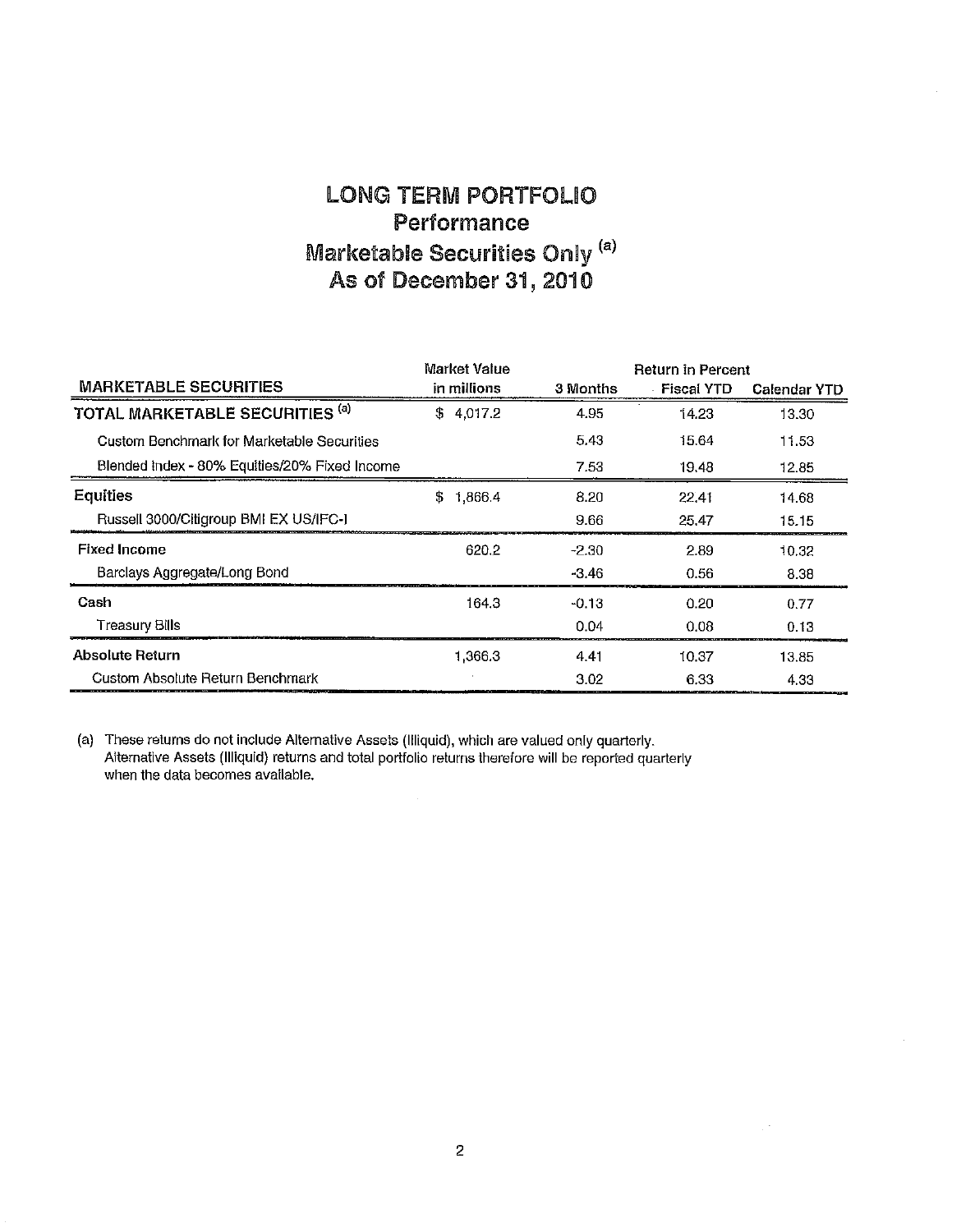## **Performance** Summary LONG **BERM** PORTFOLIO **As of September 30, 201 0**

|                                          | Market Value | <b>Return in Percent</b> |              |
|------------------------------------------|--------------|--------------------------|--------------|
| LONG TERM PORTFOLIO                      | in millions  | <b>Fiscal YTD</b>        | Calendar YTD |
| <b>TOTAL LONG TERM PORTFOLIO</b>         | \$7.197.6    | 7.68                     | 8.74         |
| Custom Benchmark for Long Term Portfolio |              | 8.07                     | 6.57         |
| 80/20 Blended Index                      |              | 11 11                    | 4.95         |

|                                          | Market Value  |       |                   | <b>Return in Percent</b> |
|------------------------------------------|---------------|-------|-------------------|--------------------------|
| <b>MARKETABLE SECURITIES</b>             | in millions   |       | <b>Fiscal YTD</b> | Calendar YTD             |
| TOTAL MARKETABLE SECURITIES              | \$3.838.5     |       | 8.84              | 7.96                     |
| Custom Benchmark - Marketable Securities |               |       | 9.69              | 5.78                     |
| <b>Equities</b>                          | \$<br>1,765.9 |       | 13.14             | 5.99                     |
| Russell 3000/Citigroup BMI EX US/IFC-I   |               |       | 14.42             | 5.01                     |
| <b>Fixed Income</b>                      |               | 650.1 | 5.31              | 12.92                    |
| Barclays Aggregate/Long Bond             |               |       | 4.17              | 12.27                    |
| Cash                                     |               | 108.9 | 0.32              | 0.89                     |
| Treasury Bills                           |               |       | 0.04              | 0.08                     |
| <b>Absolute Return</b>                   | 1,313.6       |       | 5.71              | 9.04                     |
| Custom Absolute Return Benchmark         |               |       | 3.21              | 1.26                     |

|                                                  | Market Value |                   | <b>Return in Percent</b> |
|--------------------------------------------------|--------------|-------------------|--------------------------|
| <b>ALTERNATIVE ASSETS</b>                        | in millions  | <b>Fiscal YTD</b> | <b>Calendar YTD</b>      |
| <b>TOTAL ALTERNATIVE ASSETS (Illiquid)</b>       | \$3.359.1    | 6.38              | 9.67                     |
| Custom Benchmark - Alternative Assets (Illiquid) |              | 5.22              | 7.82                     |
| <b>Venture Capital</b>                           | \$<br>657.4  | 7.30              | 12.67                    |
| CA Venture Capital Index                         |              | 3.75              | 4.88                     |
| <b>Private Equity</b>                            | 1.118.6      | 7.48              | 10.20                    |
| CA Private Equity Index                          |              | 4.74              | 12.01                    |
| <b>Real Estate</b>                               | 852.2        | 3.57              | 2.62                     |
| NCREIF Property Index                            |              | 3.86              | 8.11                     |
| Energy                                           | 730.9        | 7.24              | 14.71                    |
| CA Energy Index                                  |              | 9.28              | 2.00                     |

Performance for all assets is shown as of September 30, 2010, to be consistent with the most recent valuation date for alternative assets.